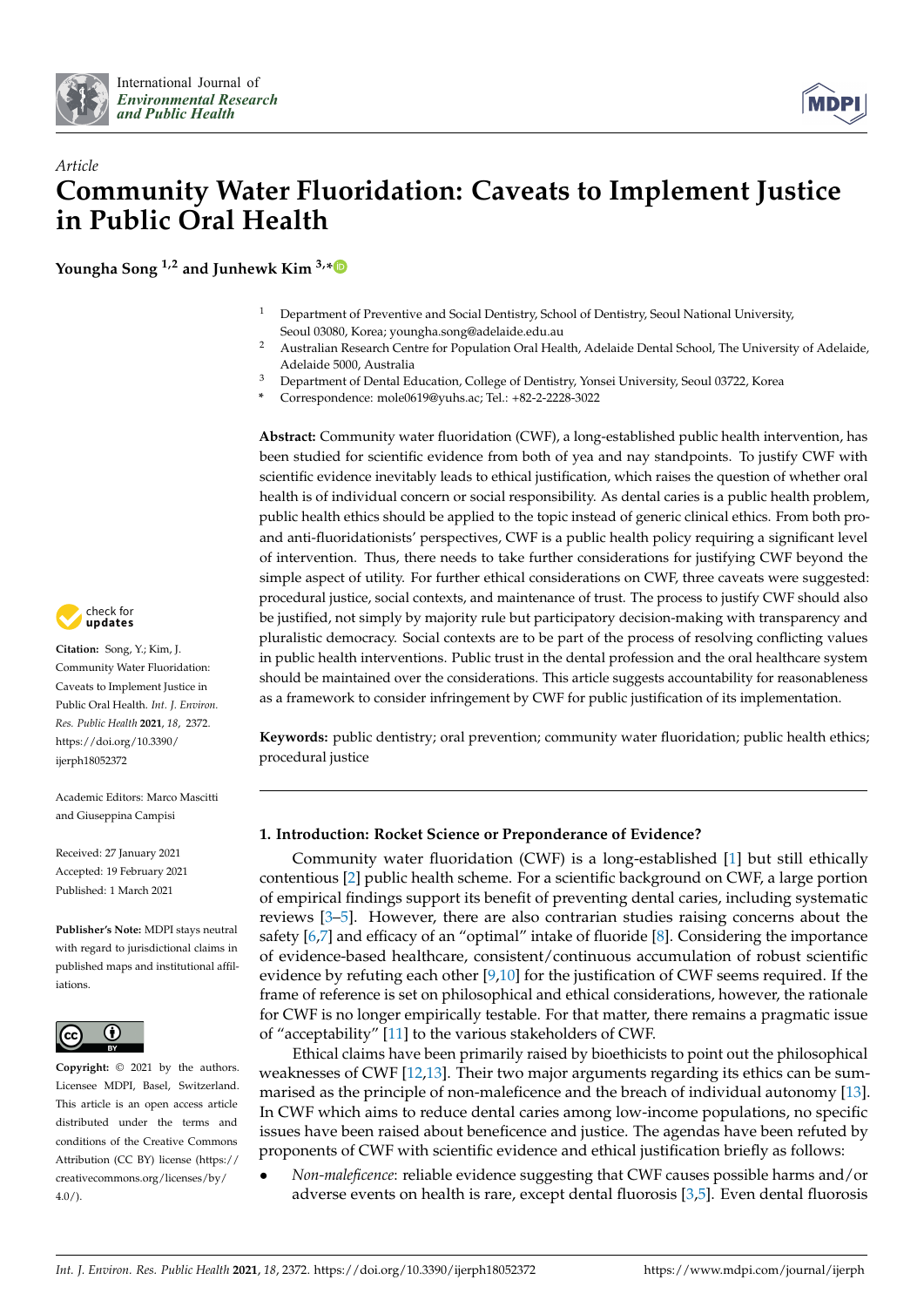can be minimised by a safe concentration of fluoride for less aesthetic and oral health concerns [\[5\]](#page-7-3);

• *Autonomy*: CWF, as a public health intervention to protect the common good, the general public's oral health and the reduction of health inequity can override individual freedom of choice and become exempt from seeking consent by a legitimate process of the representative system [\[5,](#page-7-3)[14\]](#page-8-0).

However, the refutations suggested are not sufficiently convincing for these contentions. For non-maleficence, whether the minimal grade of dental fluorosis is harmful or not remains debatable, leaving a further concern that the acceptance of possible harm should be approved by the individual's choice, not the authority's enforcement. Autonomy also leaves a remaining question about how to secure a proper agreement on the health policy for the unspecified general public, despite the possible exemption of seeking individual consent. Therefore, the agendas need to be dealt with in a different framework beyond the conventional refutation.

This article does not seek to reject or side with a certain claim on the matter of CWF. Instead of weighing up scientific findings or highlighting ethical justifications on CWF, we are trying to view the intervention from the perspective of public health ethics. The first aim of the paper is to localise where both pro- and anti-fluoridationists can agree in the discussion about CWF. The second is to suggest considerations for the ethical decisionmaking of CWF for better acceptability to the general public. Rather than devising a novel and effective ethical refutation of each other's claim about CWF, caveats to lead a further discussion for the justification of CWF will be suggested. For the sake of argument on ethical issues in this paper, scientific evidence for both claims is set aside, since it is hard to find a middle ground between different interpretations of the utility of CWF. In other words, the utility of CWF is out of focus in the discussion of this paper, leaving it to be determined through more empirical studies. This is not because scientific evidence has little to do with ethical justification, but because we seek instead to concentrate on values and normativity regarding CWF.

#### **2. Can CWF Be an Issue of Public Health Ethics?**

Dental caries, as the main subject of CWF for public oral health, is a public health problem [\[15\]](#page-8-1). Before starting a discussion about public health interventions, it should be warranted first whether the health issue is classified as such. According to the criteria for a public health problem suggested by Sheiham et al. [\[16\]](#page-8-2), dental caries satisfies all four conditions: high prevalence of the disease, significant impact on an individual level, considerable impact on wider society, and availability of prevention and effective treatment. From a more general definition suggested by Acheson and endorsed by the World Health Organization [\[17\]](#page-8-3), dental caries should also be dealt with "through organized efforts of society" considering its explicit social gradients [\[18\]](#page-8-4). Henceforth, the coping strategy against dental caries in *public* oral health should be different from that in *clinical* dentistry. The banality of this common knowledge sometimes causes confusion in ethical considerations on health issues.

If dental caries is considered a public health problem, at least for the discussion of CWF, it is reasonable to apply *public health* ethics to the topic, not clinical ethics. Hitherto, it has not been uncommon to view public health problems with the values of clinical ethics [\[19\]](#page-8-5). That is because bioethics emerged from protecting patients in medical practice and participants in clinical research. The recognition of applying ethical values to public health and its importance for policymaking has arisen only as of late compared to clinical ethics.

Most distinctively, the "public" in public health has two prescriptive meanings: "the health of the public" and "collective interventions" [\[20\]](#page-8-6). In other words, despite being under the same superordinate concept of bioethics, public health ethics should differ from clinical ethics, which focuses on individual patients' needs and concerns from healthcare practitioners and systems [\[19\]](#page-8-5). The details of the matter lie beyond the scope of this paper, but the contrast of core principles in each discipline can representatively exhibit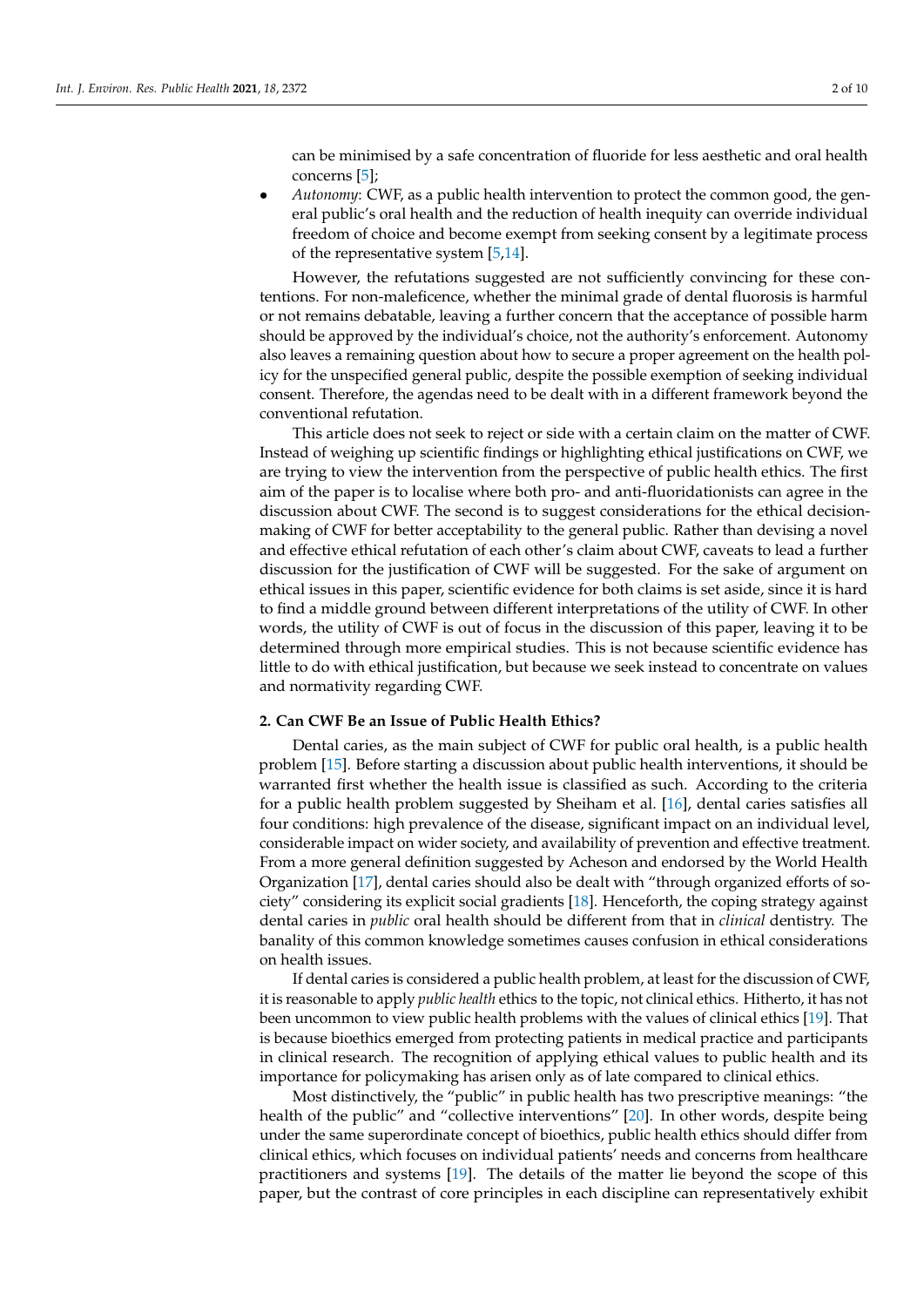the difference: autonomy, beneficence, non-maleficence, and justice as four principles for clinical/medical ethics [\[21\]](#page-8-7); and utility, liberty, and equality as three for public health ethics [\[22\]](#page-8-8). Liberty corresponds to autonomy as in public health policy for the general public and population group, and likewise equality to justice. However, what is the meaning and weight that "consent" in public health policy carries in contrast to clinical practice for individuals? For example, if a resident agrees on the health education project for the local community, to what extent and until when does the consent remain valid? Can the consent be expanded or assumed to a modified yet consistent policy with the same rationale? The core value of securing an individual's informed consent in clinical ethics may need to be revisited for public health ethics.

For that matter, ethical frameworks have been suggested to resolve conflicts between values in public health interventions [\[23\]](#page-8-9). To produce benefits, prevent harms, and maximise utility, five justificatory conditions are demonstrated as follows: effectiveness, proportionality, necessity, least infringement, and public justification. An ethical evaluation of CWF by means of the framework was also attempted (Table [1\)](#page-2-0). The table is a modified version of the framework suggested by Childress et al. [\[23\]](#page-8-9) to clarify the ambiguous interpretation (necessity and least infringement are hard to distinguish) [\[24\]](#page-8-10) for CWF. Among the proposed five conditions, the first three (effectiveness, proportionality, and necessity) have been sufficiently applied from the early stages of CWF (Table [1\)](#page-2-0). However, scientific findings still remain contentious regarding the level of evidence from the standpoints of pro- and anti-CWF [\[25\]](#page-8-11). Instead of dealing with all conditions, the two latter conditions of least infringement and public justification are discussed for ethical considerations, as we expect the issue of infringement to be the point from which both parties share and start a debate. In the latter part of this paper, this point will lead to public justification, which is to be focused on in the section of "three caveats".

<span id="page-2-0"></span>

|  |  | Table 1. Justificatory conditions [23] and their application to community water fluoridation (CWF). |  |  |
|--|--|-----------------------------------------------------------------------------------------------------|--|--|
|--|--|-----------------------------------------------------------------------------------------------------|--|--|

| <b>Justificatory Condition</b> | Meaning                                                                                                     | <b>Evaluation of Community Water Fluoridation</b><br>(CWF)                                                                                                                                                                                                                                                                                                                                                                                                                                                                         |
|--------------------------------|-------------------------------------------------------------------------------------------------------------|------------------------------------------------------------------------------------------------------------------------------------------------------------------------------------------------------------------------------------------------------------------------------------------------------------------------------------------------------------------------------------------------------------------------------------------------------------------------------------------------------------------------------------|
| <b>Effectiveness</b>           | Interventions should protect public<br>health effectively.                                                  | CWF has been confirmed to reduce dental caries<br>effectively by empirical evidence $[3-5]$ .                                                                                                                                                                                                                                                                                                                                                                                                                                      |
| Proportionality                | The probable public health benefits<br>should outweigh the infringed<br>moral considerations.               | Social and psychological benefits from the decrease in<br>dental caries outweigh the harm of<br>infringed autonomy [26].                                                                                                                                                                                                                                                                                                                                                                                                           |
| Necessity/least infringement   | The minimal infringement of moral<br>considerations should have priority<br>among other effective policies. | No other public health intervention can reduce dental<br>caries of the general public as effectively as CWF. Milk<br>fluoridation is also efficient with attached conditions<br>[27] and salt fluoridation may induce hypertension as<br>an adverse effect [25]. Fluoride supplementation holds<br>a higher risk of harmful effects [26] and dental sealants<br>are limited to individual beneficiaries. However, the<br>amount of effects the infringement can affect may<br>differ in accordance with the implementation of CWF. |
| Public justification           | The infringement should be explained<br>and justified to the relevant parties.                              | Further consideration is required for CWF.                                                                                                                                                                                                                                                                                                                                                                                                                                                                                         |

#### **3. Slanted Rungs in the Intervention Ladder**

In order to better understand the infringement of individual liberty by public health interventions, let us refer to a schematic diagram. Despite its criticism for over-simplification in public health policymaking [\[28\]](#page-8-14), the "Intervention Ladder" [\[29\]](#page-8-15) is a useful metaphor representing the level of liberty infringement in public health interventions (Figure [1\)](#page-3-0). The ladder has been utilised on several occasions for the demonstration of public health ethics and modification has been attempted to improve its unidimensional approach [\[28,](#page-8-14)[30,](#page-8-16)[31\]](#page-8-17).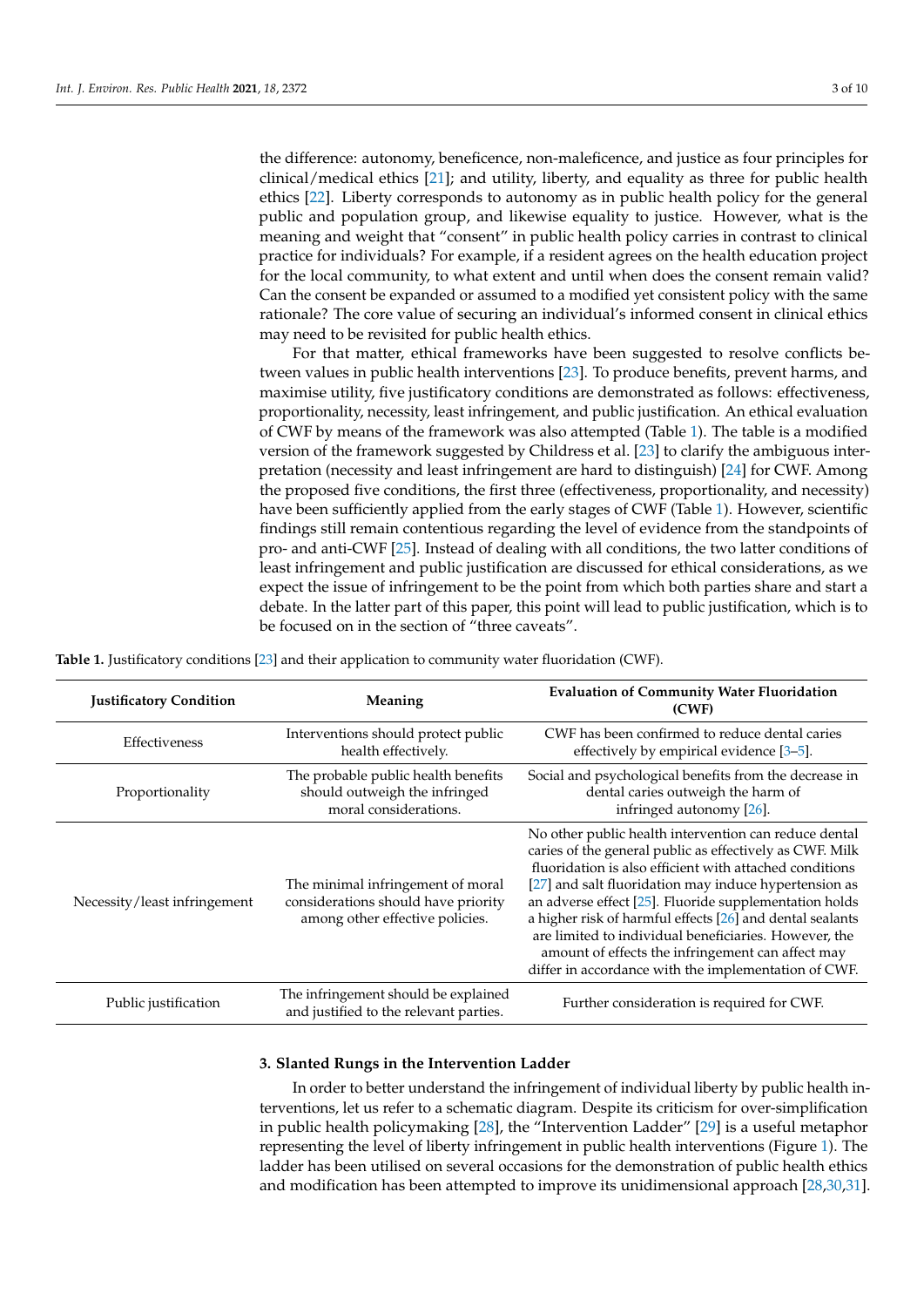The model is easy to follow on the matter of liberty with the simple notion that the higher The model is easy to follow on the matter of liberty with the simple notion that the higher the rung is in the ladder, the more justified the intervention should be [\[30\]](#page-8-16). the higher the rung is in the ladder, the more justified the intervention should be [30].

phor representing the level of liberty infringement in public health interventions (Figure

*Eliminate choice* 

<span id="page-3-0"></span>Regulate in such a way as to entirely eliminate choice: for example, through compulsory isolation of patients with infectious diseases.

# *Restrict choice*

Regulate in such a way as to restrict the options available to people with the aim of protecting them: for example, by removing unhealthy ingredients from foods, or unhealthy foods from shops or restaurants.

*Guide choices through disincentives* 

Fiscal and other disincentives can be put in place to influence people not to pursue certain activities: for example, through taxes on cigarettes, or by discouraging the use of cars in inner cities through charging schemes or limitations on parking spaces.

Regulations can be offered, which guide choices by fiscal and other incentives: for example, by offering tax-breaks for the purchase of bicycles that are used as a means of travelling to work.

*Guide choices through changing the default policy* 

For example, in a restaurant, instead of providing chips as a standard side dish (with healthier options available), menus could be changed to provide a healthier option as standard (with chips as an option available).

*Enable choice* 

Enable individuals to change their behaviours: for example, by offering participation in an NHS 'stop smoking' programme, building cycle lanes, or providing free fruit in schools.

*Provide information* 

Inform and educate the public: for example, as part of campaigns to encourage people to walk more or eat five portions of fruit and vegetables per day.

*Do nothing or simply monitor the current situation* 

Figure 1. The intervention ladder (reproduced with permission from Nuffield Council on Bioethics) [\[29\]](#page-8-15) (p. 42).

Proponents of CWF try to place it on the level tagged "restrict choice." Once CWF is implemented, virtually no other options of drinking non-fluoridated community water are feasible. It is possible to choose bottled water for drinking instead of fluoridated community water, but the unavoidable cost for alternatives can be a restrictive factor for freedom of choice. Additionally, CWF should affect the consumption of other fluoride-containing products, e.g., fluoridated salt, which endorses its restrictive nature against an individual's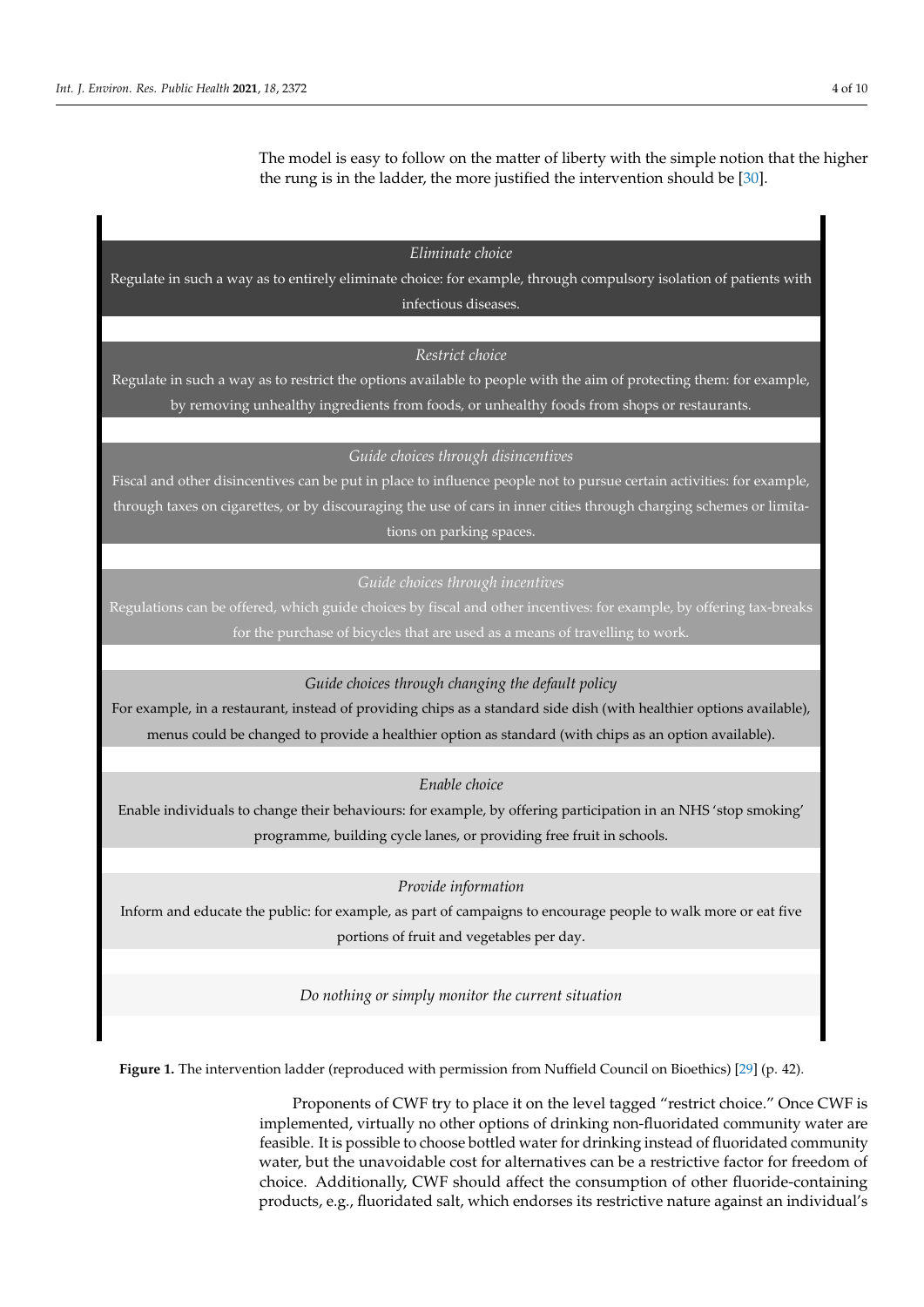free choice. However, pro-fluoridationists support CWF as a less harmful public health intervention with a certain way of obtaining consent among others, despite its restriction of choice. Particularly, in public health approaches, the strength of the whole-population strategy can be demonstrated for the prevention of dental caries in the general public rather than the high-risk strategy [\[32\]](#page-8-18). Furthermore, CWF as a default choice is in accordance with the central concept of public health promotion "making the healthier choices the easier choices" [\[33\]](#page-8-19). For this reason, proponents argue that the restriction of choice can be outweighed by the public health benefits CWF brings to the general public.

On the other hand, CWF is deemed to be on the highest rung to the opponents. Antifluoridationists can feel that their constitutional right to freedom of choice is practically deprived by the enforcement of "artificial" water treatment. Furthermore, the "mass medication" of the general public [\[13\]](#page-7-11) has not been legally consented to by those directly affected in health. Although the benefit of preventing dental caries by CWF can be admitted as a public health goal, unsolicited or unconsented interventions are considered intrusive paternalism [\[34\]](#page-8-20) or nanny-state power [\[30\]](#page-8-16). Regarding the value of individual liberty, opponents put CWF on the top of the ladder, where the strongest justification is required for the enforcement of the intervention.

As previously mentioned, the same empirical findings from a scientific article [\[3\]](#page-7-2) have been exemplified by both opposing arguments of pro- [\[14\]](#page-8-0) and anti-fluoridationists [\[13\]](#page-7-11). To emphasise the effectiveness and necessity of CWF would not cross the chasm between two opponents, which is poles apart. Rather, the restrictive nature that CWF bears is what both parties can agree upon, as suggested with the issue of infringement in the previous section. Its nature does not constitute a rationale to dismiss CWF in its own right, as the public benefits CWF can bring should not be underestimated and restriction of choice is a demand for alternatives of least infringement, not a "deal-breaker" of public policy [\[24\]](#page-8-10).

At present, what matters more about the ethical considerations of CWF highlights how to resolve the inherent restriction of choice. The resolution of the matter seems to reach a consensus that both proponents and opponents can co-occupy. We present three caveats to justify the infringement of public health policy: procedural justice, social context, and maintenance of trust. These caveats are derived from the effort to resolve the restriction of choice and minimise the infringement through public justification.

#### **4. Three Caveats for Ethical Considerations on Community Water Fluoridation**

#### *4.1. Procedural Justice: The End Does Not Always Justify The Means*

The process to justify public health interventions among conflicting values between individuals and society should also be justified. This is not a tautology but a less commonly illuminated condition compared with the contested ethical principles. When the benefits and burdens are fairly distributed (distributive justice), the result of fair distribution can be legitimate only insofar as public participation, including stakeholders, is secured (procedural justice) [\[23\]](#page-8-9). As is mentioned above, the underlying value of least infringement is to pursue the implementation to minimise the infringement of the public policy, and procedural justice enables making a decision that a community can accept through evaluating the diverse options available. For example, in the case of CWF, not only professionals in oral health expertise but also stakeholders with different views (e.g., bioethicists, public health advocates, human rights activists, and environmentalists) are to be encouraged to participate in the decision-making process. Transparency [\[35\]](#page-8-21), as a key concept of public justification, plays a pivotal role in reaching a legitimate conclusion through pluralistic democracy [\[23\]](#page-8-9). Therefore, democratic decision-making [\[30\]](#page-8-16) with transparency and participatory discussion is, by all means, the premise to resolving conflicts in values.

One pitfall that should be avoided is the attempt to finalise the issue simply by majority rule in the name of democracy. The *prima facie* fair rule has two fallacies for the justification of public health interventions: the tyranny of the majority [\[36\]](#page-8-22) and analysis paralysis [\[37\]](#page-8-23). The first risk can commonly be applied when the accumulation of the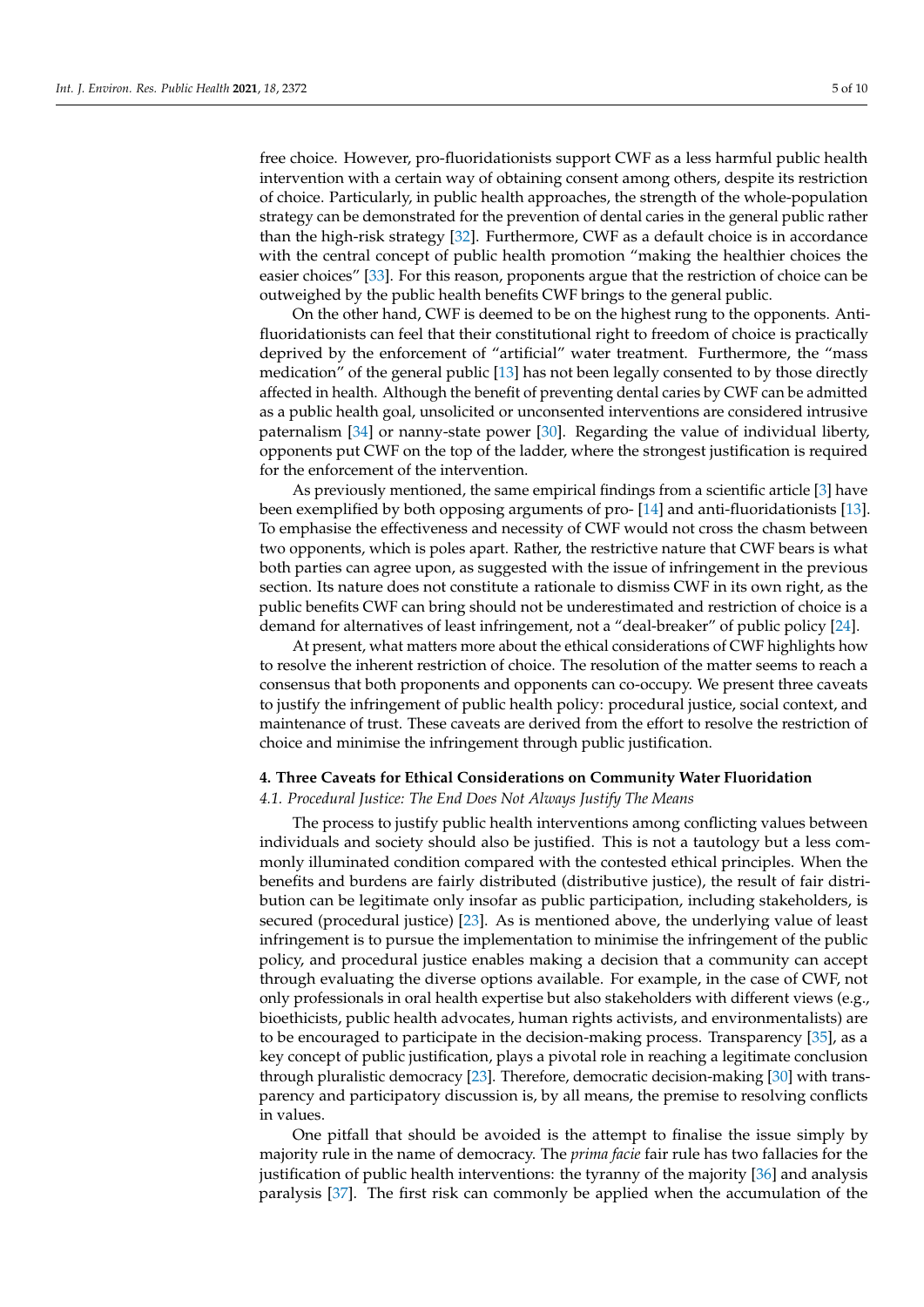majority's less-significant utility takes precedence over the vital needs of the minority by justified oppression in casting ballots. This defies another important rule of libertarian egalitarianism, the "difference principle": inequalities are permitted if they benefit the least well-off in society [\[38\]](#page-8-24).

The other fallacy stems from the complexity [\[39\]](#page-8-25) of social issues. In this modern society, the more contentious a social issue becomes, the more complex and sophisticated the supporting arguments for its refutation develop, and the harder it is for the general public to understand and make a decision. If average people are not eager for "informed" participation in the public health intervention, the decision made by simply voting on the issue would be nothing but a popularity contest about how compelling each group's claims look. The role of stakeholders on CWF should be to provide the general public with comprehensive and approachable advice based on their professional responsibilities. To avoid the risks, politically and sociologically better-designed methods of decision-making are necessary, such as community juries [\[40\]](#page-8-26), for the general public's participation in a more intensive/encouraged form on the contextual level.

To secure procedural justice in CWF, we would suggest the framework of Accountability for Reasonableness proposed by Daniels and Sabin [\[41\]](#page-8-27). The framework introduces fair procedures in establishing a public health policy from four conditions: publicity of evidence, reasonable construal for public acceptance, development of dispute resolution mechanism, and enforcement of the three conditions in the procedure (Table [2\)](#page-5-0) [\[42,](#page-8-28)[43\]](#page-8-29). As accountability for reasonableness aims at fair procedures for conflicting values and rationales, CWF can also benefit from the framework to choose priorities among the competing principles proponents and opponents hold for CWF. For example, Accountability for Reasonableness can enable the fair procedure for CWF by making relevant resources/information publicly accessible to the stakeholders in the community, providing reasonable construal for the agreement of all fair-minded parties, and establishing the mechanism to raise concerns and revise the decision in case of further evidence.

<span id="page-5-0"></span>

| Condition   | Description                                                                                                                        | <b>Application to Community Water</b><br><b>Fluoridation (CWF)</b>             |
|-------------|------------------------------------------------------------------------------------------------------------------------------------|--------------------------------------------------------------------------------|
| Publicity   | Rationales for decisions should be<br>publicised and approachable.                                                                 | Principles and evidence for CWF to be<br>publicly accessible.                  |
| Relevance   | Rationales to provide a reasonable<br>construal of how to meet varied health<br>needs of relevant parties.                         | Reasonable appraisal of the evidence and<br>practice for CWF.                  |
| Revision    | Mechanisms as a dispute resolution<br>procedure for revisiting decisions in light<br>of counter-arguments and<br>further evidence. | Establishment of the procedure to<br>re-evaluate the implementation of CWF.    |
| Enforcement | Voluntary or public regulation to ensure<br>conditions suggested are satisfied.                                                    | Developing a protocol to ensure the<br>fulfillment of three conditions in CWF. |

**Table 2.** Accountability for Reasonableness framework [\[41\]](#page-8-27) and its application to community water fluoridation (CWF).

#### *4.2. Social Contexts: Comparing Apples and Oranges*

For resolving conflicting values in public health interventions, social contexts should be part of the equation along with ethical principles. Selgelid suggests that moderate pluralism can be a fourth framework to strike a balance among the three principles in public health ethics when in conflict [\[22\]](#page-8-8). The framework helps place a public health policy within the range of an ethical spectrum rather than determining whether the policy can be adopted or not [\[44\]](#page-8-30). Social contexts are of central concern in moderate pluralism, as those conflicting values are apparently incommensurable without contextual considerations [\[22\]](#page-8-8). For instance, the amount of each value is calculated by the formula based on social contexts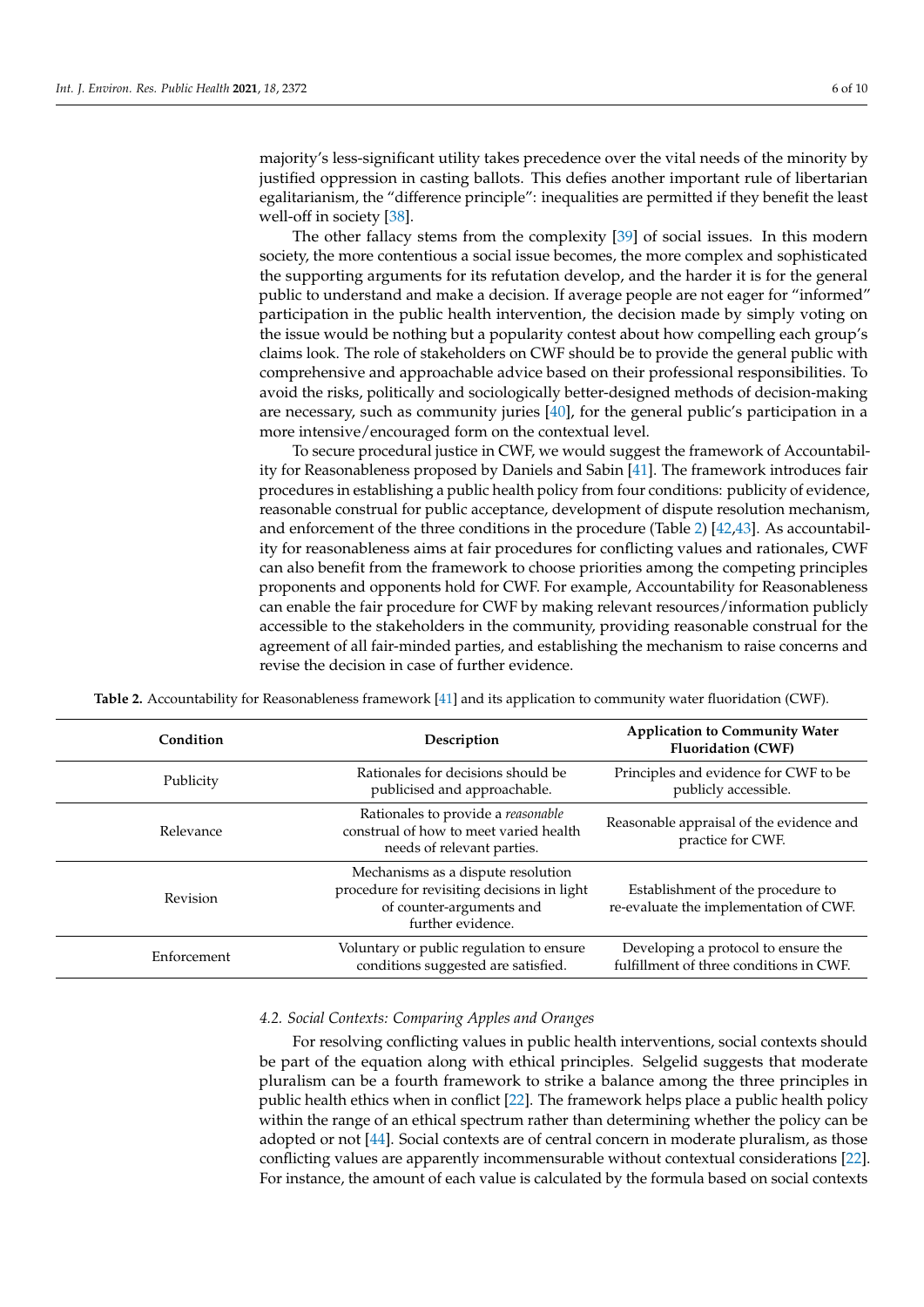(e.g., proportionality as utility divided by liberty), which can enable decision-makers to consider how much each value should be reflected for the policy.

More pragmatically, public attitudes towards public health interventions are reported to be different according to social contexts in an empirical study [\[45\]](#page-8-31). In this regard, it is reasonable to adapt the intervention to *local* contexts for better implementation, in spite of its established universal evidence base from academic studies [\[46\]](#page-8-32). However, attempts to selectively choose and apply relevant evidence out of context have been tried for the support/opposition of public health interventions (e.g., the exemplification of enforcement or revocation of CWF in other countries or communities without considering social background and contexts). If we consider Australia, South Korea, and the USA for a comparison of social contexts, they are as different as "apples and oranges." To name a few differences regarding individual liberty and responsibility of public health, Australia and the USA take rather different stances. Australia has enforced a strict helmet law in cycling since 1990 to reduce bicycle-related head injury [\[47\]](#page-8-33), whereas only 19 states in the USA uphold a universal helmet law on motorcycles, despite the drastic relapse of motorcycle-related fatalities compared with before the repeal of the law [\[48\]](#page-8-34). For fluorosis as an adverse effect of CWF, aesthetic considerations in Korea, where attention to cosmetics and appearances is of the highest concern [\[49\]](#page-9-0), must be different from that of the generally lower concern in the Australian population [\[5\]](#page-7-3). For financial access to dental care services, South Korea supports universal healthcare insurance, including regular preventive dental services [\[50\]](#page-9-1). In contrast, healthcare reforms to expand medical coverage in the USA have prompted social and political debates [\[51\]](#page-9-2), let alone dental services. For this reason, the decision-making on CWF in a society should be based on the consideration of contextual differences.

## *4.3. Maintenance of Trust: Good Intentions and Good Works*

The final proviso for ethical considerations on CWF is the maintenance of trust in the dental profession and the oral healthcare system. By the nature of public health initiatives, CWF has been driven by oral health professionals [\[52\]](#page-9-3), in spite of the occupational disadvantage that CWF may have led to a decrease in the number of dental establishments [\[53\]](#page-9-4). However, not all public health interventions initiated from goodwill are acknowledged by the general public as intended, and some even face untoward "backfire" from mutual misunderstanding. If CWF starts feeling coercive or enforced by authorities in either state power or the dental profession for professional prestige [\[54\]](#page-9-5), it may cause antipathy over apathy accompanied by structured resistance, even with conspiracy theories [\[55\]](#page-9-6). The worst scenario of adverse events from the conflicts on CWF is being suspicious of the integrity in professionalism and subsequent loss of trust in the profession and system [\[55](#page-9-6)[,56\]](#page-9-7).

COVID-19 unveils the importance of trust in public health ethics in an unexpected and drastic manner [\[57,](#page-9-8)[58\]](#page-9-9). Likewise, CWF, as a public health intervention, should be based on public trust in the dental profession and authorities of policy implementation. The World Health Organization and Community Preventive Services Task Force of CDC also suggest that the barriers to water fluoridation are social acceptability and media attention [\[59,](#page-9-10)[60\]](#page-9-11); therefore, the policy should be based on social trust and transparent political strategies.

Public trust can be initiated from the provision of transparent information and communication, to which the profession has hitherto insufficiently committed. Thus, maintaining trust and honesty, one of the commitments in the charter of medical professionalism [\[61\]](#page-9-12), should be accepted and pursued by the dental profession through transparent communication, as the American Dental Association suggests veracity for ethics principles. To explain the benefits and harms CWF brings to the community and persuade them is the profession's undertaking as one of the social responsibilities necessary for an informed decision of the general public. In other words, CWF could be a practical touchstone for the dental profession about how to establish public trust and communicate with society.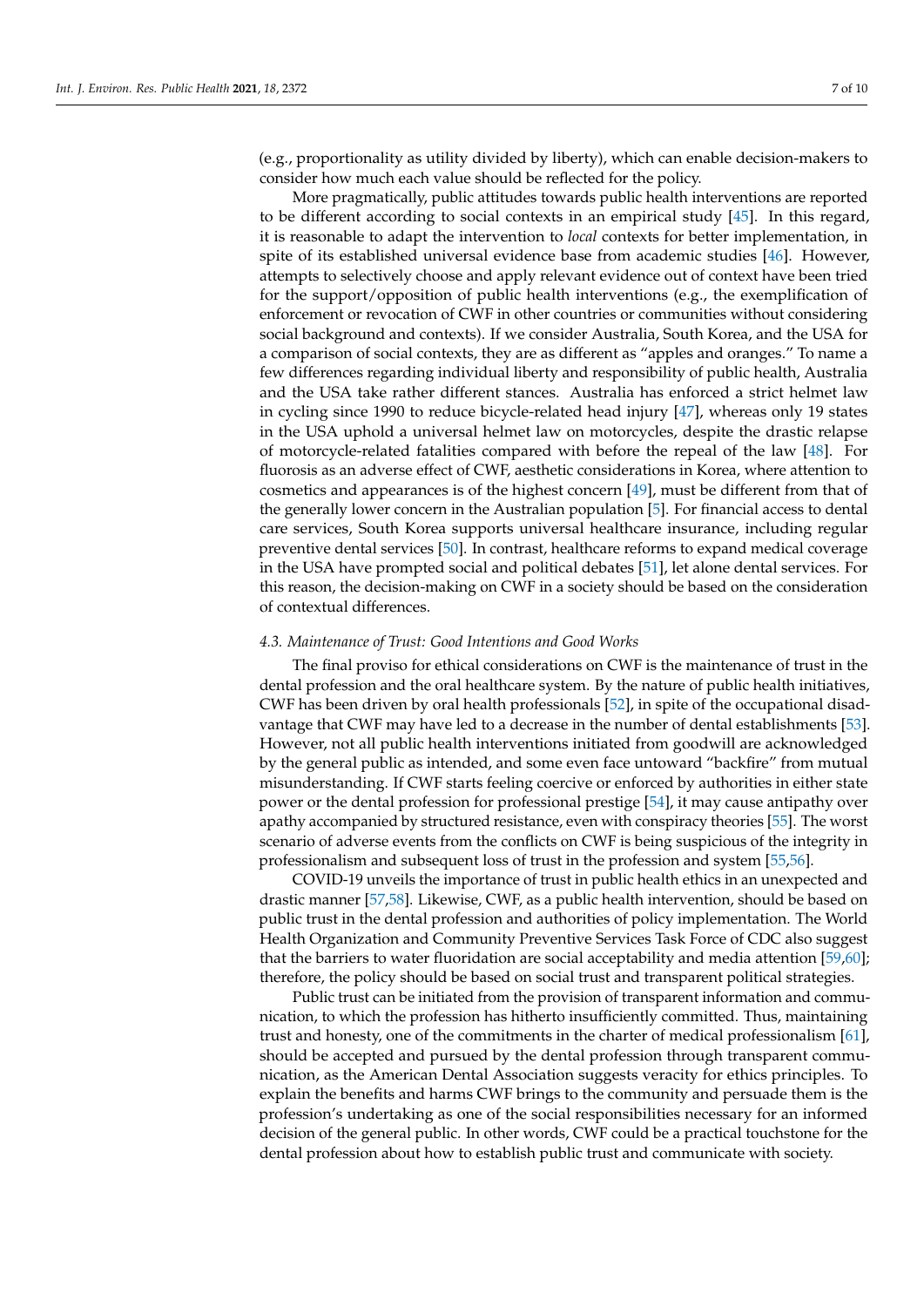# **5. Conclusions: You Can Lead a Horse to Water, but You Cannot Make It Drink**

To date, we have found that CWF needs to be justified in ethical considerations, and public health ethics is an adequate framework for the discussion. For the different recognition of CWF, the metaphor of the intervention ladder was applied, confirming least infringement to be the matter of different rationales for the same intervention. Before establishing the ethical justification of the public health intervention, three caveats were suggested: procedural justice, social contexts, and maintenance of trust. Procedural justice, implemented with accountability for reasonableness, can help justify and resolve the issue of infringement by CWF through the fair procedure of four conditions. Considering social contexts and the maintenance of trust can allow CWF to be suitable for the community and transparently communicative for the dental profession, which will be a big challenge and change for the profession in the future. Now that the underlying cognitive dissonance is identified and the caveats for ethical considerations have been offered, further studies are advised about how to reach a consensus on the practical implementation of CWF among relevant stakeholders for the sake of public oral health.

**Author Contributions:** Conceptualization, Y.S. and J.K.; writing—original draft preparation, Y.S.; writing—review and editing, J.K.; visualization, Y.S.; supervision, J.K. All authors have read and agreed to the published version of the manuscript.

**Funding:** This research received no external funding.

**Institutional Review Board Statement:** Not applicable.

**Informed Consent Statement:** Not applicable.

**Acknowledgments:** The authors deeply acknowledge critical comments on the manuscript by David Brennan and Loc Do, Australian Research Centre for Population Oral Health, The University of Adelaide.

**Conflicts of Interest:** The authors declare no conflict of interest.

### **References**

- <span id="page-7-0"></span>1. Centers for Disease Control and Prevention. Ten great public health achievements—United States, 1900–1999. *MMWR Morb. Mortal Wkly. Rep.* **1999**, *48*, 241.
- <span id="page-7-1"></span>2. Armfield, J.; Akers, H. Risk perception and water fluoridation support and opposition in Australia. *J. Public Health Dent.* **2010**, *70*, 58–66. [\[CrossRef\]](http://doi.org/10.1111/j.1752-7325.2009.00144.x) [\[PubMed\]](http://www.ncbi.nlm.nih.gov/pubmed/19694932)
- <span id="page-7-2"></span>3. McDonagh, M.S.; Whiting, P.F.; Wilson, P.M.; Sutton, A.J.; Chestnutt, I.; Cooper, J.; Misso, K.; Bradley, M.; Treasure, E.; Kleijnen, J. Systematic review of water fluoridation. *Br. Med. J.* **2000**, *321*, 855–859. [\[CrossRef\]](http://doi.org/10.1136/bmj.321.7265.855)
- 4. Iheozor-Ejiofor, Z.; Worthington, H.V.; Walsh, T.; O'Malley, L.; Clarkson, J.E.; Macey, R.; Alam, R.; Tugwell, P.; Welch, V.; Glenny, A.M. Water fluoridation for the prevention of dental caries. *Cochrane Database Syst. Rev.* **2015**, 6. [\[CrossRef\]](http://doi.org/10.1002/14651858.CD010856.pub2) [\[PubMed\]](http://www.ncbi.nlm.nih.gov/pubmed/26092033)
- <span id="page-7-3"></span>5. National Health and Medical Research Council. *Information Paper—Water Fluoridation: Dental and Other Human Health Outcomes*; National Health and Medical Research Council: Canberra, Australia, 2017.
- <span id="page-7-4"></span>6. Choi, A.L.; Sun, G.; Zhang, Y.; Grandjean, P. Developmental fluoride neurotoxicity: A systematic review and meta-analysis. *Environ. Health Perspect.* **2012**, *120*, 1362–1368. [\[CrossRef\]](http://doi.org/10.1289/ehp.1104912)
- <span id="page-7-5"></span>7. Green, R.; Lanphear, B.; Hornung, R.; Flora, D.; Martinez-Mier, E.A.; Neufeld, R.; Ayotte, P.; Muckle, G.; Till, C. Association Between Maternal Fluoride Exposure During Pregnancy and IQ Scores in Offspring in Canada. *JAMA Pediatr.* **2019**. [\[CrossRef\]](http://doi.org/10.1001/jamapediatrics.2019.1729)
- <span id="page-7-6"></span>8. Warren, J.J.; Levy, S.M.; Broffitt, B.; Cavanaugh, J.E.; Kanellis, M.J.; Weber-Gasparoni, K. Considerations on Optimal Fluoride Intake Using Dental Fluorosis and Dental Caries Outcomes—A Longitudinal Study. *J. Public Health Dent.* **2009**, *69*, 111–115. [\[CrossRef\]](http://doi.org/10.1111/j.1752-7325.2008.00108.x)
- <span id="page-7-7"></span>9. Grandjean, P.; Choi, A.L.; Broadbent, J.M.; Thomson, W.M.; Moffitt, T.E.; Poulton, R. Community water fluoridation and intelligence. *Am. J. Public Health* **2015**, *105*, E3. [\[CrossRef\]](http://doi.org/10.2105/AJPH.2014.302532) [\[PubMed\]](http://www.ncbi.nlm.nih.gov/pubmed/25713954)
- <span id="page-7-8"></span>10. McLaren, L.; Patterson, S.; Thawer, S.; Faris, P.; McNeil, D.; Potestio, M. Fluoridation cessation: More science from Alberta. *Community Dent. Oral Epidemiol.* **2017**, *45*, 503–505. [\[CrossRef\]](http://doi.org/10.1111/cdoe.12346) [\[PubMed\]](http://www.ncbi.nlm.nih.gov/pubmed/28994455)
- <span id="page-7-9"></span>11. Haby, M.; Bowen, S. *Making Decisions about Interventions. A Guide for Evidence-Informed Policy and Practice*; Prevention and Population Health Branch, Victorian Government Department of Health: Melbourne, Australia, 2010.
- <span id="page-7-10"></span>12. Cross, D.W.; Carton, R.J. Fluoridation: A violation of medical ethics and human rights. *Int. J. Occup. Environ. Health* **2003**, *9*, 24–29. [\[CrossRef\]](http://doi.org/10.1179/oeh.2003.9.1.24)
- <span id="page-7-11"></span>13. Awofeso, N. Ethics of Artificial Water Fluoridation in Australia. *Public Health Ethics* **2012**, *5*, 161–172. [\[CrossRef\]](http://doi.org/10.1093/phe/phs016)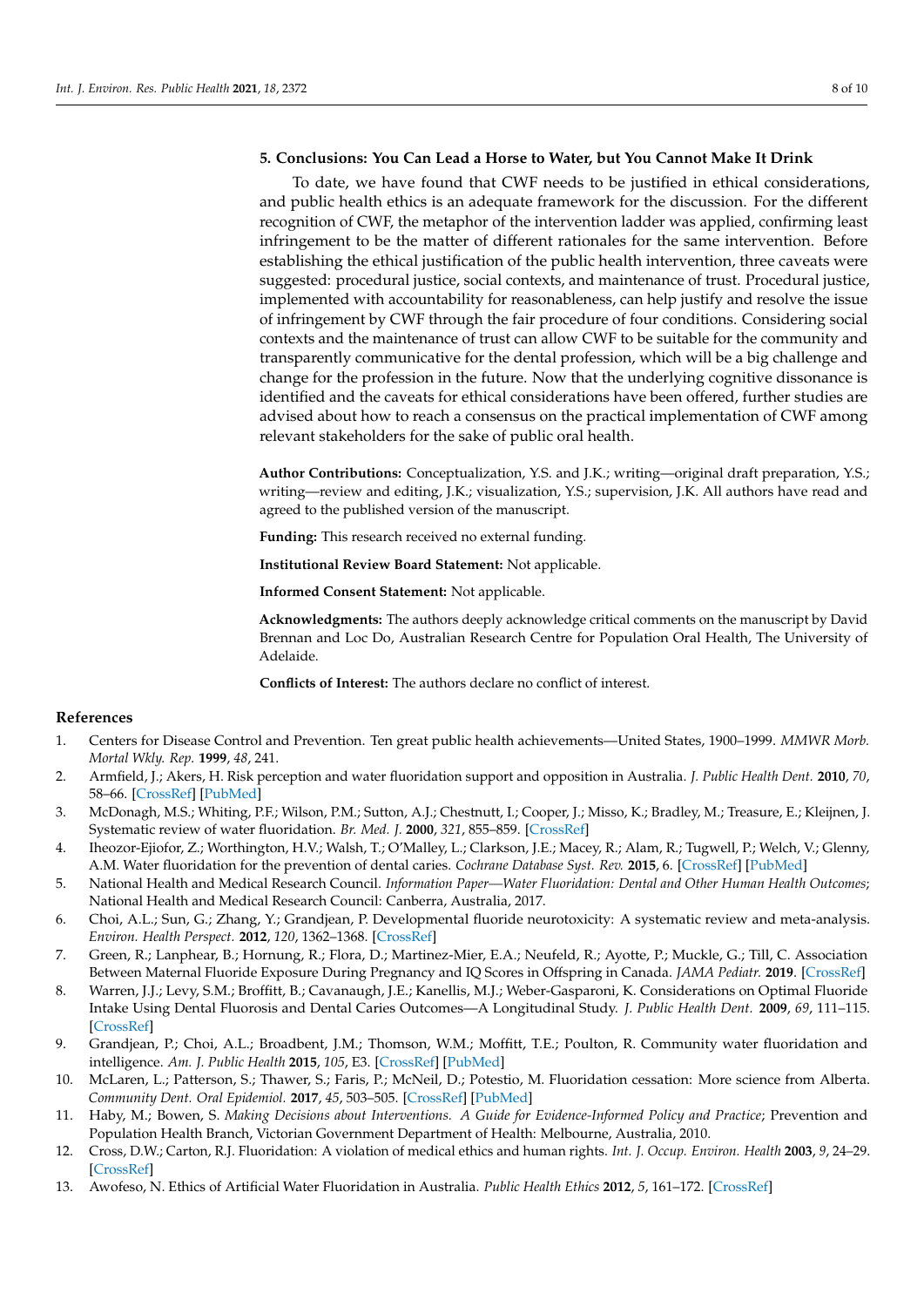- <span id="page-8-0"></span>14. Armfield, J.M. When public action undermines public health: A critical examination of antifluoridationist literature. *Aust. New Zealand Health Policy* **2007**, *4*, 25. [\[CrossRef\]](http://doi.org/10.1186/1743-8462-4-25)
- <span id="page-8-1"></span>15. Daly, B.; Batchelor, P.; Treasure, E.; Watt, R. *Essential Dental Public Health*; Oxford University Press: Oxford, UK, 2013; pp. 8, 139–140, 144.
- <span id="page-8-2"></span>16. Sheiham, A.; Watt, R. Oral health promotion and policy. In *The Prevention of Oral Disease*, 4th ed.; Murray, J.J., Nunn, J.H., Steele, J.G., Eds.; Oxford University Press: New York, NY, USA, 2003.
- <span id="page-8-3"></span>17. Acheson, D. *Public Health in England: The Report of the Committee of Inquiry into the Future Development of the Public Health Function*; The Stationary Office: London, UK, 1988; pp. 23–34.
- <span id="page-8-4"></span>18. Sanders, A.E. *Social Determinants of Oral Health: Conditions Linked to Socioeconomic Inequalities in Oral Health in the Australian Population*; Australian Institute of Health and Welfare (Media and Publishing Unit): Canberra, Australia, 2007.
- <span id="page-8-5"></span>19. MacDonald, M. *Introduction to Public Health Ethics: Background*; National Collaborating Centre for Healthy Public Policy: Montreal, QC, Canada, 2014.
- <span id="page-8-6"></span>20. Verweij, M.; Dawson, A. The meaning of 'public' in 'public health'. *Ethics Prev. Public Health* **2007**, 13–29.
- <span id="page-8-7"></span>21. Beauchamp, T.L.; Childress, J.F. *Principles of Biomedical Ethics*; Oxford University Press: New York, NY, USA, 2001.
- <span id="page-8-8"></span>22. Selgelid, M.J. A moderate pluralist approach to public health policy and ethics. *Public Health Ethics* **2009**, *2*, 195–205. [\[CrossRef\]](http://doi.org/10.1093/phe/php018)
- <span id="page-8-9"></span>23. Childress, J.F.; Faden, R.R.; Gaare, R.D.; Gostin, L.O.; Kahn, J.; Bonnie, R.J.; Kass, N.E.; Mastroianni, A.C.; Moreno, J.D.; Nieburg, P. Public health ethics: Mapping the terrain. *J. Law Med. Ethics* **2002**, *30*, 170–178. [\[CrossRef\]](http://doi.org/10.1111/j.1748-720X.2002.tb00384.x) [\[PubMed\]](http://www.ncbi.nlm.nih.gov/pubmed/12066595)
- <span id="page-8-10"></span>24. Allen, T.; Selgelid, M.J. Necessity and least infringement conditions in public health ethics. *Med. Health Care Philos.* **2017**, *20*, 525–535. [\[CrossRef\]](http://doi.org/10.1007/s11019-017-9775-0) [\[PubMed\]](http://www.ncbi.nlm.nih.gov/pubmed/28456925)
- <span id="page-8-11"></span>25. Aoun, A.; Darwiche, F.; Al Hayek, S.; Doumit, J. The fluoride debate: The pros and cons of fluoridation. *Prev. Nutr. Food Sci.* **2018**, *23*, 171. [\[CrossRef\]](http://doi.org/10.3746/pnf.2018.23.3.171)
- <span id="page-8-12"></span>26. Mullane, D.; Baez, R.; Jones, S.; Lennon, M.; Petersen, P.E.; Rugg-Gunn, A.; Whelton, H.; Whitford, G.M. Fluoride and oral health. *Community Dent. Health* **2016**, *33*, 69–99.
- <span id="page-8-13"></span>27. Bánóczy, J.; Rugg-Gunn, A.; Woodward, M. Milk fluoridation for the prevention of dental caries. *Acta Med. Acad.* **2013**, *42*, 156. [\[CrossRef\]](http://doi.org/10.5644/ama2006-124.83)
- <span id="page-8-14"></span>28. Dawson, A.J. Snakes and ladders: State interventions and the place of liberty in public health policy. *J. Med. Ethics* **2016**, *42*, 510–513. [\[CrossRef\]](http://doi.org/10.1136/medethics-2016-103502)
- <span id="page-8-15"></span>29. Nuffield Council on Bioethics. *Public Health: Ethical Issues*; Nuffield Council on Bioethics: London, UK, 2007.
- <span id="page-8-16"></span>30. Calman, K. Beyond the 'nanny state': Stewardship and public health. *Public Health* **2009**, *123*, e6–e10. [\[CrossRef\]](http://doi.org/10.1016/j.puhe.2008.10.025) [\[PubMed\]](http://www.ncbi.nlm.nih.gov/pubmed/19135693)
- <span id="page-8-17"></span>31. Griffiths, P.; West, C. A balanced intervention ladder: Promoting autonomy through public health action. *Public Health* **2015**, *129*, 1092–1098. [\[CrossRef\]](http://doi.org/10.1016/j.puhe.2015.08.007)
- <span id="page-8-18"></span>32. Rose, G. Sick individuals and sick populations. *Int. J. Epidemiol.* **2001**, *30*, 427–432. [\[CrossRef\]](http://doi.org/10.1093/ije/30.3.427) [\[PubMed\]](http://www.ncbi.nlm.nih.gov/pubmed/11416056)
- <span id="page-8-19"></span>33. Milio, N. *Promoting Health through Public Policy*; Canadian Public Health Association: Ottawa, ON, Canada, 1986.
- <span id="page-8-20"></span>34. Baldwin, T.; Brownsword, R.; Schmidt, H. Stewardship, Paternalism and Public Health: Further Thoughts. *Public Health Ethics* **2009**, *2*, 113–116. [\[CrossRef\]](http://doi.org/10.1093/phe/php007)
- <span id="page-8-21"></span>35. Upshur, R.E. Principles for the justification of public health intervention. *Can. J. Public Health* **2002**, 101–103. [\[CrossRef\]](http://doi.org/10.1007/BF03404547)
- <span id="page-8-22"></span>36. Bellefleur, O.; Keeling, M. Utilitarianism in Public Health. In *Built Environment*; National Collaborating Centre for Healthy Public Policy: Montréal, QC, Canada, 2016; Volume 15.
- <span id="page-8-23"></span>37. Harrison, T.; Waite, K.; White, P. Analysis by paralysis: The pension purchase decision process. *Int. J. Bank Mark.* **2006**, *24*, 5–23. [\[CrossRef\]](http://doi.org/10.1108/02652320610642317)
- <span id="page-8-24"></span>38. Rawls, J. *A Theory of Justice*; Harvard University Press: Cambridge, MA, USA, 1971.
- <span id="page-8-25"></span>39. Luhmann, N. Familiarity, confidence, trust: Problems and alternatives. In *Trust: Making and Breaking Cooperative Relations*; Gambetta, D., Ed.; University of Oxford: Oxford, UK, 2000; pp. 94–107.
- <span id="page-8-26"></span>40. Wiser Healthcare. Community Juries. Available online: <https://www.wiserhealthcare.org.au/community-juries/> (accessed on 9 February 2020).
- <span id="page-8-27"></span>41. Daniels, N.; Sabin, J. The Ethics of Accountability in Managed Care Reform: Recent efforts at reforming managed care practices have one thing in common: A call for accountability to consumers. *Health Aff.* **1998**, *17*, 50–64. [\[CrossRef\]](http://doi.org/10.1377/hlthaff.17.5.50)
- <span id="page-8-28"></span>42. Daniels, N.; Sabin, J. Limits to health care: Fair procedures, democratic deliberation, and the legitimacy problem for insurers. *Philos. Public Aff.* **1997**, *26*, 303–350. [\[CrossRef\]](http://doi.org/10.1111/j.1088-4963.1997.tb00082.x) [\[PubMed\]](http://www.ncbi.nlm.nih.gov/pubmed/11660435)
- <span id="page-8-29"></span>43. Martin, D.K.; Giacomini, M.; Singer, P.A. Fairness, accountability for reasonableness, and the views of priority setting decisionmakers. *Health Policy* **2002**, *61*, 279–290. [\[CrossRef\]](http://doi.org/10.1016/S0168-8510(01)00237-8)
- <span id="page-8-30"></span>44. Selgelid, M.J. Gain-of-function research: Ethical analysis. *Sci. Eng. Ethics* **2016**, *22*, 923–964. [\[CrossRef\]](http://doi.org/10.1007/s11948-016-9810-1) [\[PubMed\]](http://www.ncbi.nlm.nih.gov/pubmed/27502512)
- <span id="page-8-31"></span>45. Kikuzawa, S.; Olafsdottir, S.; Pescosolido, B.A. Similar pressures, different contexts: Public attitudes toward government intervention for health care in 21 nations. *J. Health Soc. Behav.* **2008**, *49*, 385–399. [\[CrossRef\]](http://doi.org/10.1177/002214650804900402) [\[PubMed\]](http://www.ncbi.nlm.nih.gov/pubmed/19181045)
- <span id="page-8-32"></span>46. Viehbeck, S.M.; Petticrew, M.; Cummins, S. Old myths, new myths: Challenging myths in public health. *Am. J. Public Health* **2015**, *105*, 665–669. [\[CrossRef\]](http://doi.org/10.2105/AJPH.2014.302433) [\[PubMed\]](http://www.ncbi.nlm.nih.gov/pubmed/25713962)
- <span id="page-8-33"></span>47. Olivier, J.; Boufous, S.; Grzebieta, R. The impact of bicycle helmet legislation on cycling fatalities in Australia. *Int. J. Epidemiol.* **2019**. [\[CrossRef\]](http://doi.org/10.1093/ije/dyz003) [\[PubMed\]](http://www.ncbi.nlm.nih.gov/pubmed/30726918)
- <span id="page-8-34"></span>48. Busko, A.; Hubbard, Z.; Zakrison, T. Motorcycle-helmet laws and public health. *N. Engl. J. Med.* **2017**, *376*, 1208–1209. [\[CrossRef\]](http://doi.org/10.1056/NEJMp1615621)